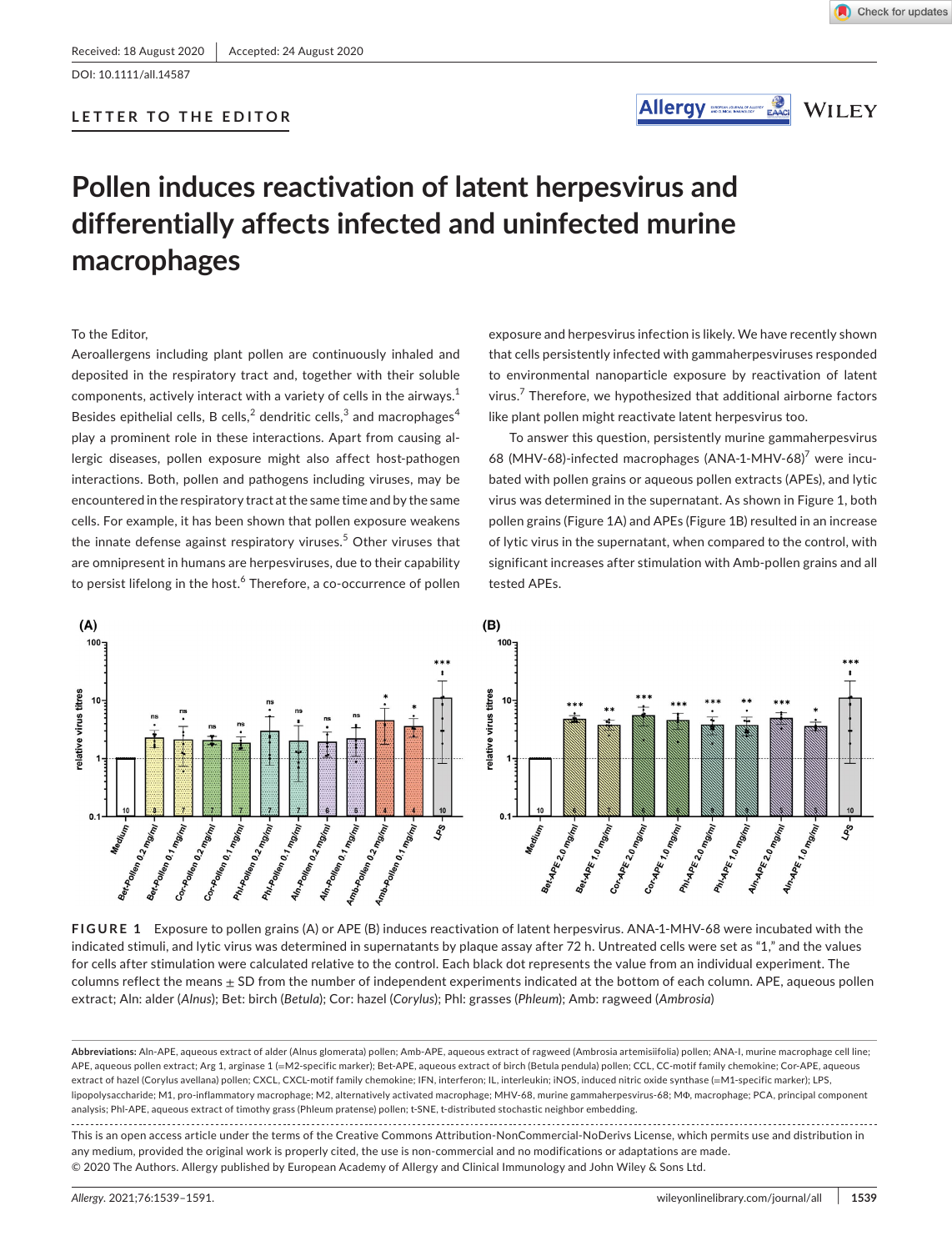**1540 WILEY-Allergy** SECRET CONDUCTS FOR THE EDITOR

Additionally, we compared the response of ANA-1-MHV-68 to that of the respective uninfected parental macrophages (ANA-1).<sup>7</sup> First, we analyzed metabolic activity, apoptosis, and viability (Figure S1A-D). Overall, we did neither observe significant changes in response to stimulation nor between infected and uninfected macrophages. To evaluate whether stimulation with pollen grains or APEs leads to polarization into "M1" or "M2" macrophages, the mRNA expression of iNOS ("M1") and Arg1 ("M2") was determined. ANA-1-MHV-68 displayed an overall higher expression of iNOS (Figure 2A) and lower expression of Arg1 (Figure 2B). Within each cell line, exposure to pollen grains or APE did not significantly change the mRNA expression of the marker genes, with a few exceptions: Aln-pollen grains significantly upregulated iNOS in ANA-1-MHV-68 (Figure 2A), while Cor-APE significantly upregulated Arg1 in ANA-1 (Figure 2B). LPS increased iNOS in ANA-1 (Figure 2A). IL-4 increased Arg1 in both ANA-1 and

ANA-1-MHV-68 (Figure 2B). Both Amb-pollen grains and LPS significantly downregulated Arg1 in ANA-I (Figure 2B). In addition, we determined the surface expression of CD86 ("M1") and CD206 ("M2") by flow cytometry, and the cytokine and chemokine release by multiplex assays of cell culture supernatants. CD86 was significantly higher expressed on ANA-1 (Figure 2C). CD206 was expressed less on both cell lines (Figure 2D). In both cell lines, stimulation with pollen grains or APEs did not significantly change the expression of CD86 or CD206, with the exception that Aln-pollen grains upregulated, and IL-4 downregulated, CD86 expression in ANA-1 (Figure 2C). Regarding cytokines and chemokines, uninfected cells secreted higher levels of both cytokines (Figure 2E) and chemokines (Figure 2F) than infected cells. LPS stimulation of uninfected cells induced a "M1"-specific profile, while stimulation with IL-4 led to a "M2"-specific profile (Figure S2A). Uninfected cells stimulated with APEs resembled a phenotype close



**FIGURE 2** Exposure to pollen grains or aqueous pollen extract (APE) influences marker expression and cytokine and chemokine production. Cells were incubated with the indicated stimuli for 72 h, and the mRNA expression of iNOS (A) and Arg1 (B) was determined by RT-PCR. Data are expressed as relative gene expression compared to  $\beta$ -actin. The columns reflect the means  $\pm$  SD from the number of independent experiments indicated at the bottom of each column. The surface expression of CD86 (C) and CD206 (D) was determined by flow cytometry. Shown are mean fluorescence intensities (MFI)  $\pm$  SD from three independent experiments. The asterisks on top of the error bars indicate statistical significance between the indicated condition and the medium control and the asterisks above the brackets between the two cell lines. Cytokine (E) and chemokine production (F) was analyzed by multiplex assays. Data shown are means derived from 2 to 4 independent samples per condition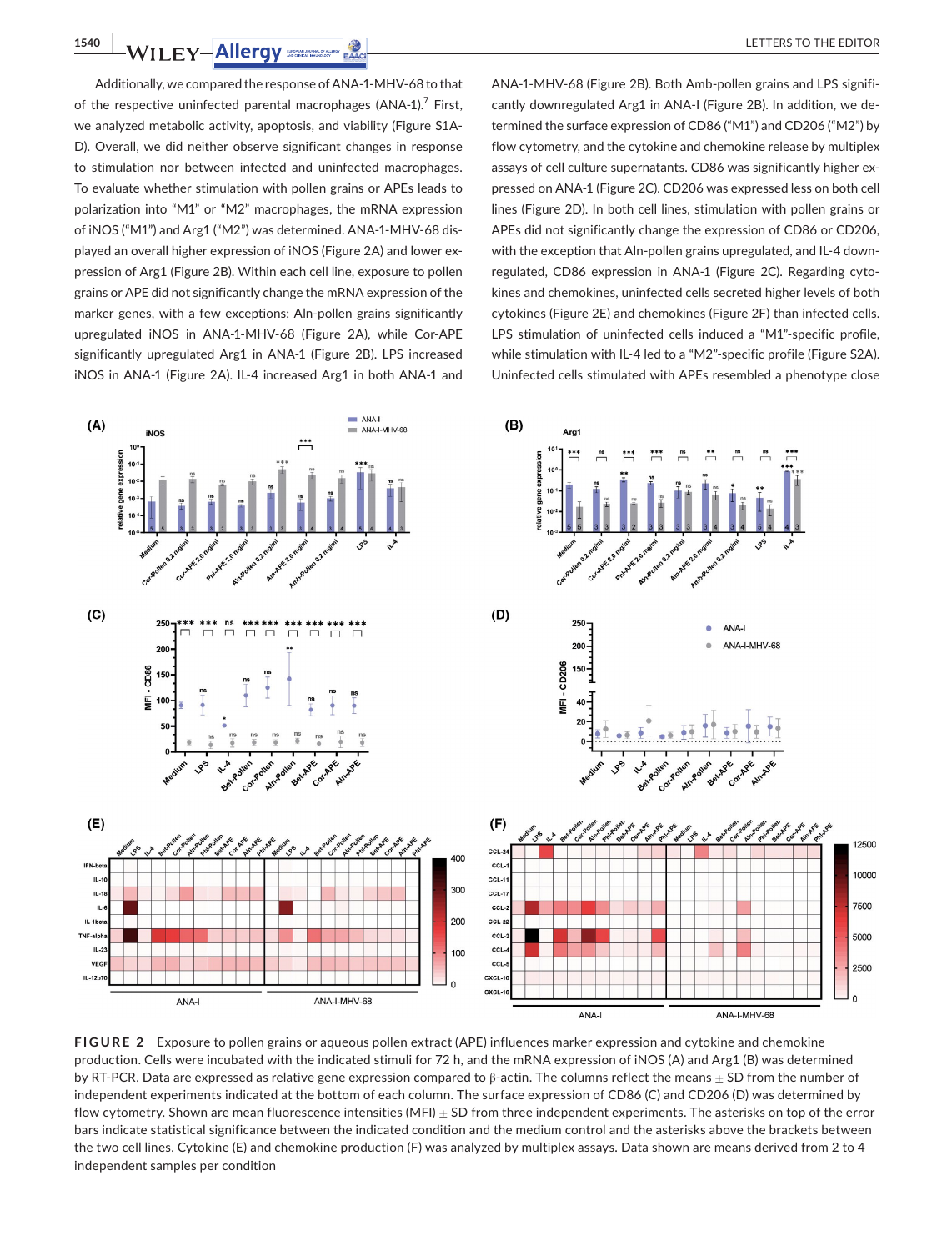to "M2," whereas stimulation with pollen grains induced a distinct, "M1-like" profile. Stimulation of infected cells with LPS resulted in a profile characterized by high levels of IL-6 and TNF-α, while IL-4 stimulation mainly resulted in a marked upregulation of CCL-24. Bet-pollen induced a mixed phenotype, and Aln-pollen induced a more "M1-like" phenotype (Figure S2B). To further visualize phenotypic similarities, we applied t-distributed stochastic neighbor embedding (t-SNE). In uninfected macrophages (Figure S2C), "M1" (LPS)- and "M2" (IL-4) polarized cells appeared clearly separated. Unstimulated and cells stimulated with APEs appeared more similar to "M2," whereas cells stimulated with pollen appeared more similar to "M1." The phenotypic segregation of "M1" and "M2" was even more pronounced in infected macrophages (Figure S2D). To identify the factors that contribute most to these differences, we performed factorial analysis of mixed data. For uninfected macrophages, dimensions 1 and 8 explained ≈35% of the overall variance (Figure S3A). The main contributing factor within dimension 1 was "treatment" (Figure S3B). For infected macrophages, dimensions 2 and 10 accounted for ≈16% of the overall variance (Figure S3C). Within dimension 2, the main contributing factor was again "treatment" (Figure S3D). Finally, to investigate whether stimulation with pollen grains or APEs influences macrophage functions, we analyzed cAMP production and phagocytic capacity. In ANA-1- MHV-68, baseline cAMP production was higher than in ANA-1, and there was a tendency toward decreased production after stimulation with IL-4 and pollen grains (Figure S4A). In ANA-1, stimulation with pollen grains decreased cAMP production to levels below detection, while LPS and IL-4 increased cAMP production. In both cell lines, APE did not change cAMP production. Treatment with pollen grains and APEs (except Aln-APE) decreased the phagocytic capacity of ANA-1- MHV-68 (Figure S4B). However, a different response was observed in ANA-1. Here, APEs (again except Aln-APE) increased the phagocytic capacity, whereas it was not changed by stimulation with pollen grains (Figure S4B).

In conclusion, we show that pollen grains and APEs can induce reactivation of a latent gammaherpesvirus. This is in line with our recent findings $^7$  and identifies pollen as a hitherto unrecognized "novel" trigger of herpesvirus reactivation.<sup>8</sup> Constantly recurring reactivation of herpesviruses by pollen grains and their associated compounds may result in chronic inflammatory processes that may lead to immunopathology and disease. Notably, seasonal variation in reactivation and shedding of Epstein-Barr virus (EBV) in healthy adults has been described earlier, with an increase of EBV shedding in saliva during spring and autumn months.<sup>9</sup> The authors hypothesized that one possible explanation might be that these months represent the peak allergy seasons in the area where the study group was recruited. By causing an influx of infected immune cells, the increased presence of allergens might contribute to the increased shedding. $^9$  Our data provide now the first experimental evidence for this hypothesis.

## **ACKNOWLEDGMENTS**

We are grateful to Denise Delles for initial contributions to this project and to the members of our laboratories for helpful discussions. Open access funding enabled and organized by Projekt DEAL.

## **CONFLICT OF INTEREST**

Dr Traidl-Hoffmann reports grants and personal fees from Töpfer GmbH, personal fees from Lancome, grants and personal fees from Sebapharma, personal fees from Sanofi Genzyme, personal fees from Novartis, personal fees from Lilly Pharma, personal fees from Danone Nutricia, personal fees from Bencard, and personal fees from La Roche Posay, outside the submitted work. All other authors have nothing to disclose.

> Jan Dominik Spei[del](https://orcid.org/0000-0002-5159-2558)<sup>1</sup> Stefanie Gilles<sup>2</sup> Beatrix Steer<sup>1</sup> Behnam Vafadari<sup>2</sup> Denise Rauer<sup>2</sup> Claudia Traidl-Hoffm[ann](https://orcid.org/0000-0002-6481-6709)<sup>2</sup> Heiko Adler<sup>1</sup><sup>(D</sup>

*1 Research Unit Lung Repair and Regeneration, Comprehensive Pneumology Center, Helmholtz Zentrum München - German Research Center for Environmental Health (GmbH); Member of the German Center of Lung Research (DZL), Munich, Germany 2 Chair and Institute of Environmental Medicine, UNIKA-T, Technical University of Munich and Helmholtz Zentrum München, Augsburg, Germany*

### **Correspondence**

Heiko Adler, Research Unit Lung Repair and Regeneration, Comprehensive Pneumology Center, Helmholtz Zentrum München - German Research Center for Environmental Health (GmbH), Munich, Germany. Email: [h.adler@helmholtz-muenchen.de](mailto:h.adler@helmholtz-muenchen.de)

Jan Dominik Speidel, Stefanie Gilles and Beatrix Steer should be considered joint first authors.

# **ORCID**

*Stefanie Gil[les](https://orcid.org/0000-0002-6481-6709)* <https://orcid.org/0000-0002-5159-2558> *Heiko Adler* <https://orcid.org/0000-0002-6481-6709>

#### **REFERENCES**

- 1. Kauffman HF. Innate immune responses to environmental allergens. *Clin Rev Allergy Immunol*. 2006;30:129-140.
- 2. Oeder S, Alessandrini F, Wirz OF, et al. Pollen-derived nonallergenic substances enhance Th2-induced IgE production in B cells. *Allergy*. 2015;70:1450-1460.
- 3. Gilles S, Mariani V, Bryce M, et al. Pollen allergens do not come alone: pollen associated lipid mediators (PALMS) shift the human immune systems towards a T(H)2-dominated response. *Allergy Asthma Clin Immunol*. 2009;5:3-5.
- 4. Currie AJ, Stewart GA, McWilliam AS. Alveolar macrophages bind and phagocytose allergen-containing pollen starch granules via C-type lectin and integrin receptors: implications for airway inflammatory disease. *J. Immunol*. 2000;164:3878-3886.
- 5. Gilles S, Blume C, Wimmer M, et al. Pollen exposure weakens innate defense against respiratory viruses. *Allergy*. 2020;75:576-587.
- 6. Adler B, Sattler C, Adler H. Herpesviruses and their host cells: a successful liaison. *Trends Microbiol*. 2017;25:229-241.